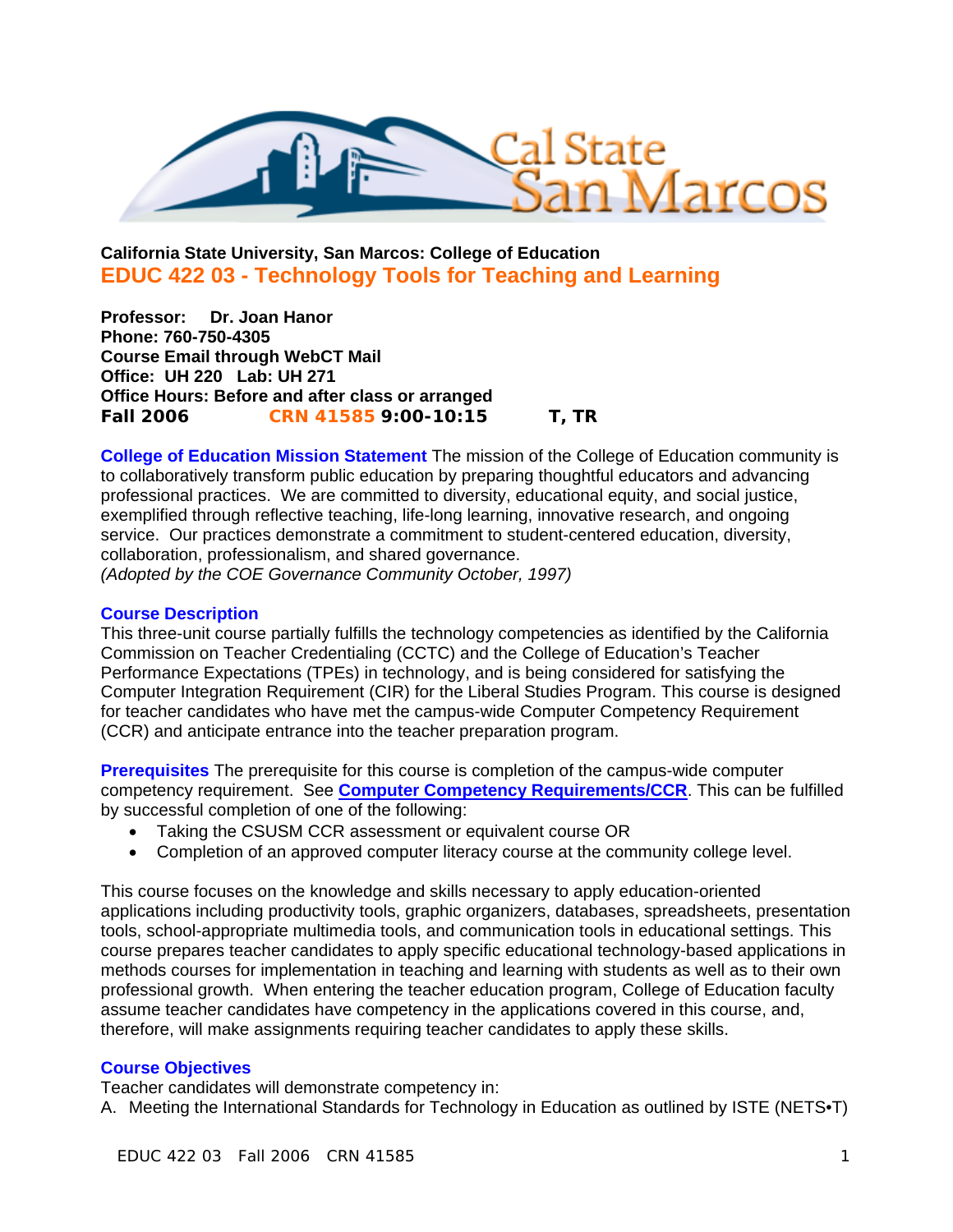- B. Using a set of educational technology tools that are applied in teaching and learning within the credential program and used in public school settings; and
- C. Setting up an electronic portfolio using Task Stream for completion in the CSUSM teachercredentialing program.

# **Teacher Performance Expectation (TPE) Competencies**

This course is designed to help teachers seeking the Multiple and Single Subjects Credential to develop the skills, knowledge, and attitudes necessary to assist schools and districts in implementing an effective program for all students. The successful candidate will be able to merge theory and practice in order to realize a comprehensive and extensive educational program for all students. The following TPEs are addressed in this course:

Primary Emphasis

TPE 14 CSUSM Educational Technology (Based on ISTE/NETS•T: see below)

## Secondary Emphasis:

- TPE 4 Making Content Accessible TPE 5 - Student Engagement TPE 6 - Developmentally Appropriate Teaching Practices TPE 7 - Teaching English Language Learners
- TPE 12 Professional, legal and ethical
- 
- TPE 13 Professional Growth

# **National Educational Technology Standards for Teachers (NETS-T)**

Teaching Performance Expectation (TPE 14) is based on ISTE NETS standards. www.iste.org)

# I. **TECHNOLOGY OPERATIONS AND CONCEPTS.**

*Teachers demonstrate a sound understanding of technology operations and concepts. Teachers:* A. demonstrate introductory knowledge, skills, and understanding of concepts related to technology (as described in the ISTE National Education Technology Standards for Students) B. demonstrate continual growth in technology knowledge and skills to stay abreast of current and emerging technologies.

## II. **PLANNING AND DESIGNING LEARNING ENVIRONMENTS AND EXPERIENCES.**

*Teachers plan and design effective learning environments and experiences supported by technology. Teachers:*

A. design developmentally appropriate learning opportunities that apply technology-enhanced instructional strategies to support the diverse needs of learners.

B. apply current research on teaching and learning with technology when planning learning environments and experiences.

- C. identify and locate technology resources and evaluate them for accuracy and suitability.
- D. plan for the management of technology resources within the context of learning activities.
- E. plan strategies to manage student learning in a technology-enhanced environment.

## III.**TEACHING, LEARNING, AND THE CURRICULUM**.

*Teachers implement curriculum plans, that include methods and strategies for applying technology to maximize student learning. Teachers:*

A. facilitate technology-enhanced experiences that address content standards and student technology standards.

B. use technology to support learner-centered strategies that address the diverse needs of students.

C. apply technology to develop students' higher order skills and creativity.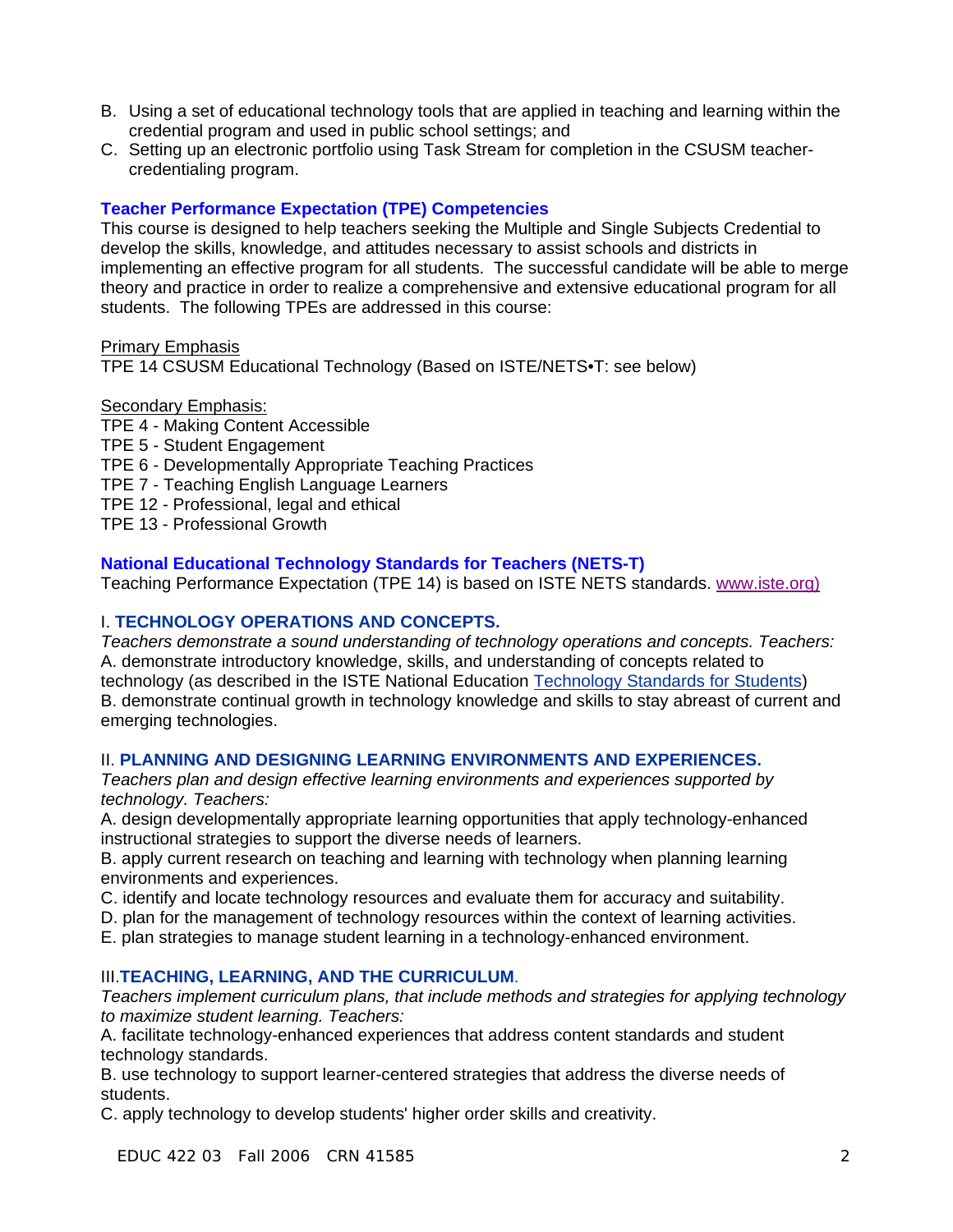D. manage student learning activities in a technology-enhanced environment.

# IV. **ASSESSMENT AND EVALUATION.**

Teachers apply technology to facilitate a variety of effective assessment and evaluation strategies. Teachers:

A. apply technology in assessing student learning of subject matter using a variety of assessment techniques.

B. use technology resources to collect and analyze data, interpret results, and communicate findings to improve instructional practice and maximize student learning.

C. apply multiple methods of evaluation to determine students' appropriate use of technology resources for learning,communication,and productivity.

# V. **PRODUCTIVITY AND PROFESSIONAL PRACTICE.**

*Teachers use technology to enhance their productivity and professional practice. Teachers:*

A. use technology resources to engage in ongoing professional development and lifelong learning. B. continually evaluate and reflect on professional practice to make informed decisions regarding the use of technology in support of student learning.

C. apply technology to increase productivity.

D. use technology to communicate and collaborate with peers, parents, and the larger community in order to nurture student learning.

# VI. **SOCIAL, ETHICAL, LEGAL, AND HUMAN ISSUES.**

*Teachers understand the social, ethical, legal, and human issues surrounding the use of technology in PK-12 schools and apply those principles in practice. Teachers:*

A. model and teach legal and ethical practice related to technology use.

B. apply technology resources to enable and empower learners with diverse backgrounds, characteristics, and abilities.

- C. identify and use technology resources that affirm diversity
- D. promote safe and healthy use of technology resources.
- E. facilitate equitable access to technology resources for all students.

## **Required Texts and Supplies**

There is NO required textbook. NOTE: It is not necessary to purchase the educational software, as much of the specific software titles are available on the Web in demo-version and/or available on campus.

- A. **ISTE Student Membership:** (1.800.336.5191) (7:00 am to 4:30 pm) (\$54.00) Provide Instructor name, student contact information and payment information. Or join online at http://www.iste.org/
- B. Membership to **Task Stream** http://www.taskstream.com/(The cost is approximate, but may change \$25 one semester and up to \$65 for year) You will need a credit card for the charge. See directions at: http://lynx.csusm.edu/coe/eportfolio/index.asp
- C. One mass storage device USB key-drive (256MB or greater) Buy ASAP!
- D. One CD-R or CD-RW (1x-8x speed)
- E. One mini DV Digital Video Cassette for Digital Video Camera (\* note there may be a potential need for AA batteries for remote microphone so be prepared)
- F. Use of campus email account and WebCT for course communication (provided free)
- G. Print Card from ACD 202 or CSUSM library

\*\*Optional: BOOK from ISTE, *Connecting Curriculum and Technology*

This is a volume produced by the professional association that contains the educational technology standards for students at all levels as well as sample lessons on how that standards can be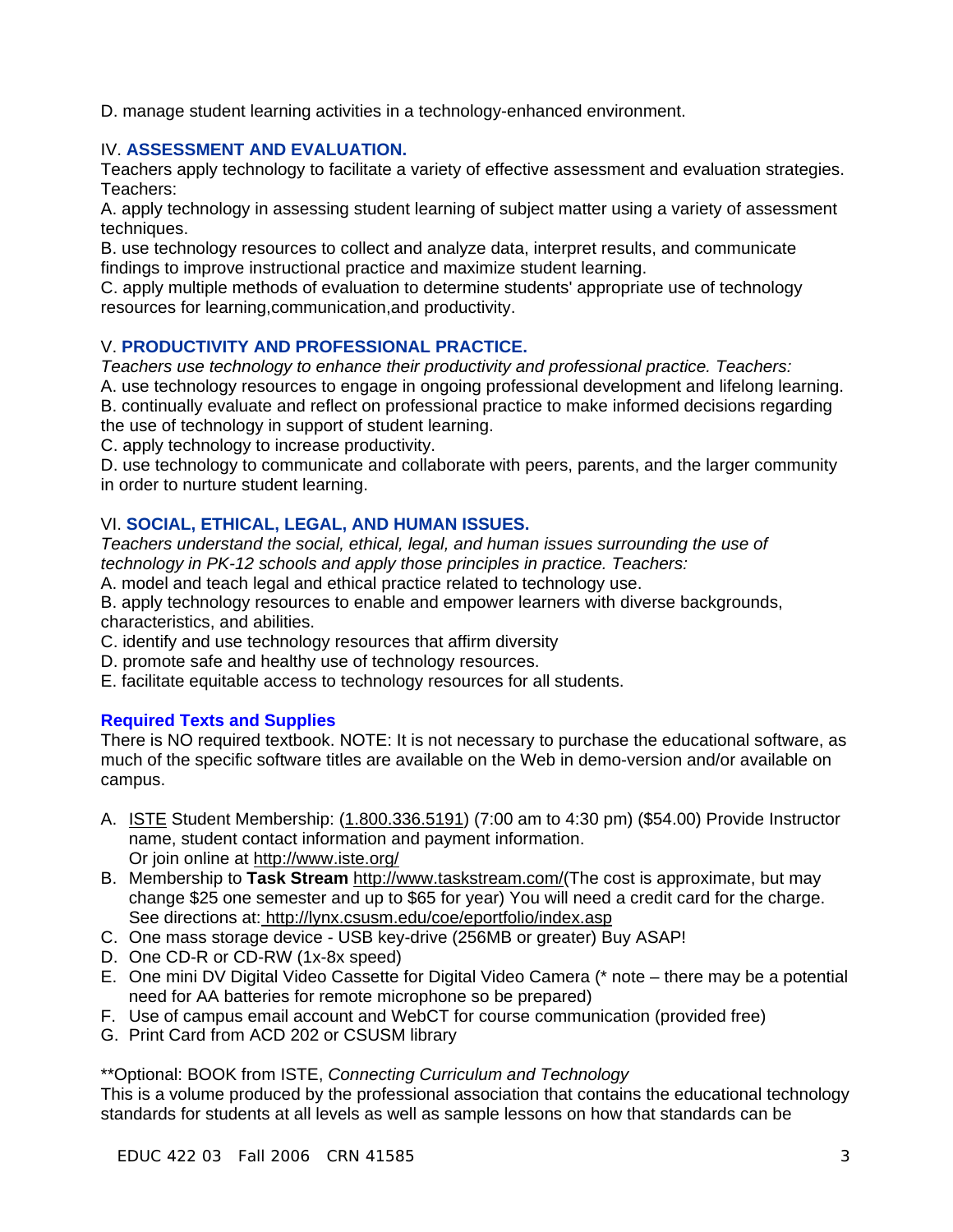implemented in teaching content. This book will be referred to in other CSUSM-COE courses. Supporting Web site http://www.iste.org/

#### **Authorization to Teach English Learners**

This credential program has been specifically designed to prepare teachers for the diversity of languages often encountered in California public school classrooms. The authorization to teach English learners is met through the infusion of content and experiences within the credential program, as well as additional coursework. Students successfully completing this program receive a credential with authorization to teach English learners.

*(Approved by CCTC in SB 2042 Program Standards, August 02)*

#### **College of Education Attendance Policy**

Due to the dynamic and interactive nature of courses in the College of Education, all students are expected to attend all classes and participate actively. At a minimum, students must attend more than 80% of class time, or s/he may not receive a passing grade for the course at the discretion of the instructor. Should the student have extenuating circumstances, s/he should contact the instructor as soon as possible. *(Adopted by the COE Governance Community, December, 1997).*

A good student is one who adheres to standards of dependability and promptness. If more than two class sessions are missed or there is tardiness (or leave early) for more than three sessions, the teacher candidate cannot receive an A. If more than three class sessions are missed the grade earned cannot exceed a C+. Three points will be deducted from the attendance/participation for a missed class (five points for the once-weekly courses). Late assignments will be penalized by a deduction in points for each day late. After one week, late assignments receive no credit. If extraordinary circumstances occur, please make an appointment with the instructor. Remember that communication is the key to success.

In addition to attending course sessions, each student will be required to complete lab assignments each week. Some of these assignments require students use campus resources. All students must plan times they can work in labs on campus at least once per week. Students are required to check campus resources and availability of labs. Mac computers are available in ACD 202, UH 271 and UH 360 in addition to other locations such as the library  $2^{nd}$  floor. PC labs are also readily available for your use. Students are required to use campus issued-email accounts and check email and WebCT at least two times per week to communicate with instructor and peers.

#### **CSUSM Academic Honesty Policy**

"Students will be expected to adhere to standards of academic honesty and integrity, as outlined in the Student Academic Honesty Policy. All written work and oral assignments must be original work. All ideas/materials that are borrowed from other sources must have appropriate references to the original sources. Any quoted material should give credit to the source and be punctuated with quotation marks.

Students are responsible for honest completion of their work including examinations. There will be no tolerance for infractions. If you believe there has been an infraction by someone in the class, please bring it to the instructor's attention. The instructor reserves the right to discipline any student for academic dishonesty in accordance with the general rules and regulations of the university. Disciplinary action may include the lowering of grades and/or the assignment of a failing grade for an exam, assignment, or the class as a whole."

#### **Students with Disabilities Requiring Reasonable Accommodations**

Students must be approved for services by providing appropriate and recent documentation to the Office of Disable Student Services (DSS). This office is located in Craven Hall 5205, and can be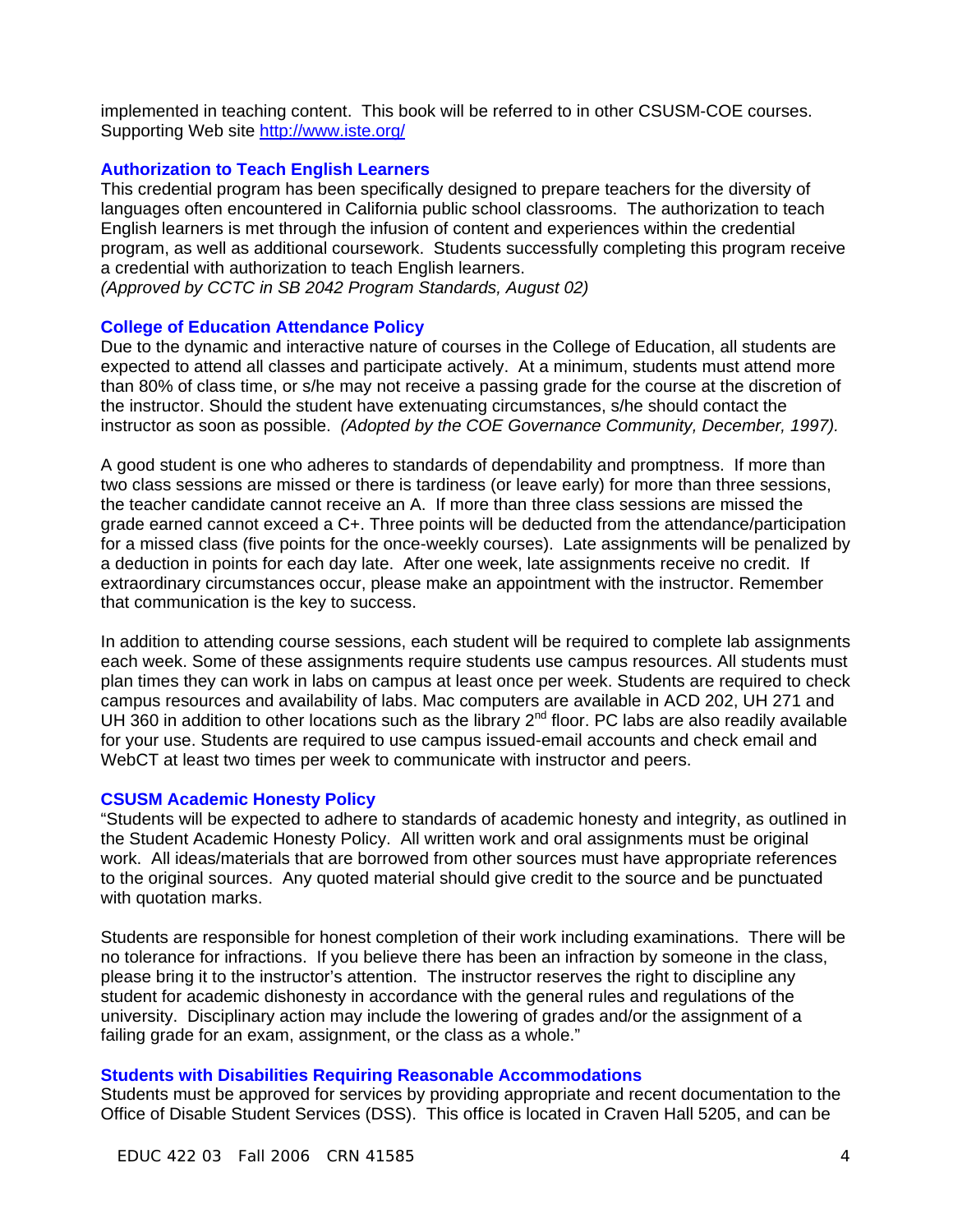contacted by phone at (760) 750-4905, or TTY (760) 750-4909. Students authorized by DSS to receive reasonable accommodations should meet with their instructor during office hours or, in order to ensure confidentiality, in a more private setting.

# **Professional and Administrative Requirements**

Teacher education is a professional preparation program. It is expected that students will come to class prepared to discuss the readings, submit required assignments, and participate in class activities. Students are expected to adhere to academic honesty and integrity, standards of dependability, confidentiality, and writing achievement. Because it is important for teachers to be able to effectively communicate their ideas to students, parents, colleagues, and administrators, writing that is original, clear and error-free is a priority for the College of education. It is expected that work will be turned in on time. Please discuss individual issues with the instructor.

Professional demeanor is expected of all students enrolled in EDUC422. This may be evidenced by:

- On time arrival to all class sessions, both face-to-face and online. Please WebCT/email the instructor when you are unable to attend class or when you will be late. It is the policy of the CSUSM College of Education that any student who misses 20% or more of class time, class sessions, or on-line discussion time may not receive a passing grade for a course.
- Advance preparation of readings and timely submission of assignments.
- Carefully considered, culturally aware approaches to solution finding.
- Supportive assistance to classmates with technical and/or content issues.
- Respectful participation in all settings (e.g. whole group, small group, WebCT discussions and study groups) with demonstration of positive interpersonal skills with classmates and guests.
- Backing up copies of all work. You will want these copies for your records and use in professional portfolio entries. Suggested procedures include:
	- o Make an EDUC 422 folder on your campus hard drive and save all your files in this folder
	- o Save a back up of all files on your flash drive
	- o Email files to yourself for further backup
	- o Save backups on alternate or home computer
- Productive interaction with peers. Be aware that messages sent within an online context may be open to misinterpretation. When concerned, meanings should be verified to clarify sender's intent.
- Select one or two class "buddies" (e.g., study group members or WebCT Discussion teammates) to ensure that you receive information and handouts if you must miss a class. Record your Buddies' names, e-mail, home phone and cell phone.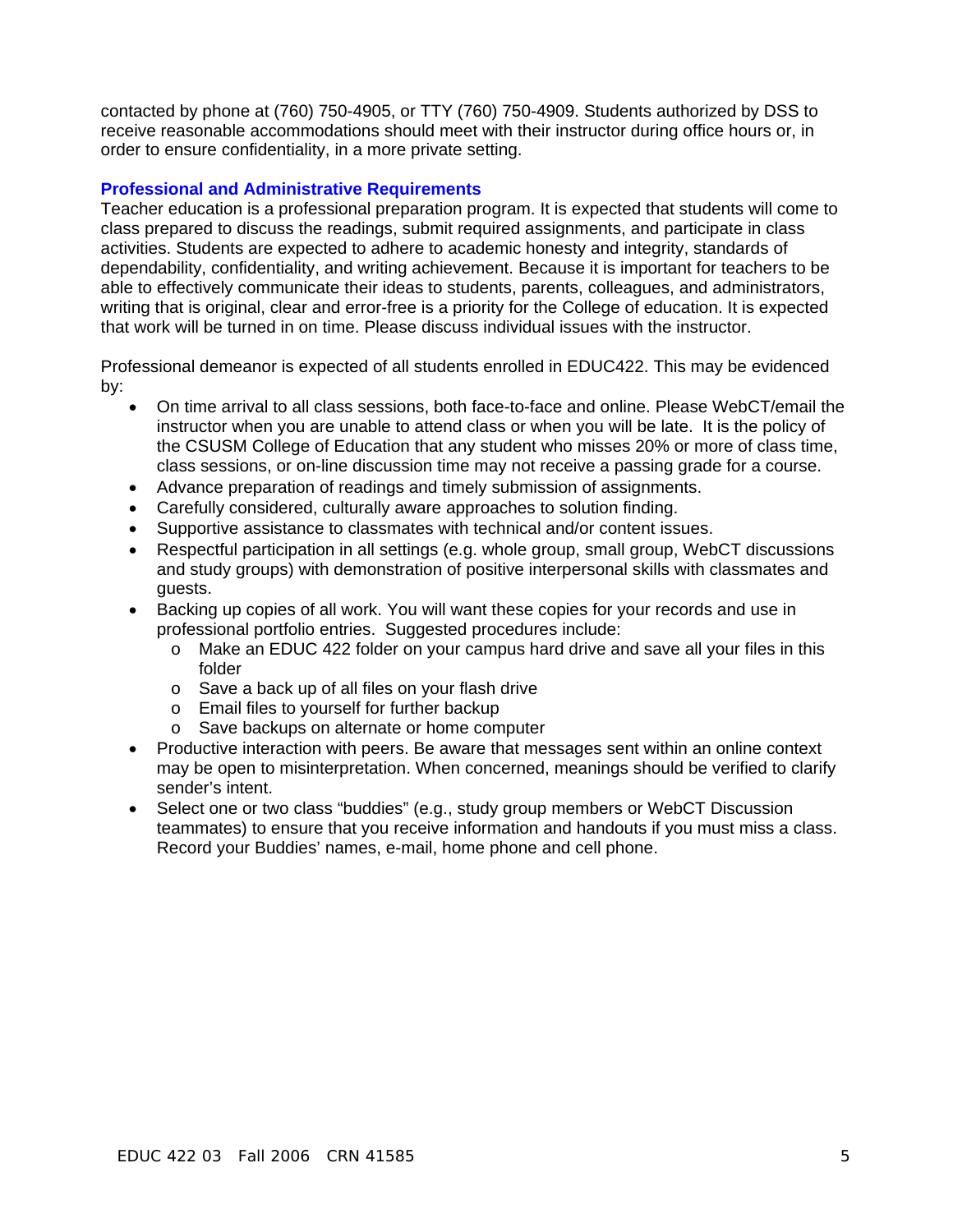| <b>TENTATIVE Schedule/Course Outline</b>                                                      |                                                                                             |  |  |  |
|-----------------------------------------------------------------------------------------------|---------------------------------------------------------------------------------------------|--|--|--|
| *Please note that modifications may occur at the discretion of the instructors. Student's     |                                                                                             |  |  |  |
| cooperation and flexibility in response to changes will be noted as part of the participation |                                                                                             |  |  |  |
| assessment.                                                                                   |                                                                                             |  |  |  |
| Note: All assignments must be submitted to receive a passing grade.                           |                                                                                             |  |  |  |
| <b>Assignment</b>                                                                             | <b>Description</b>                                                                          |  |  |  |
| Introductions                                                                                 | The purpose of this assignment is for students to introduce themselves and to               |  |  |  |
|                                                                                               | demonstrate the ability to contribute to online discussion boards.                          |  |  |  |
| Internet                                                                                      | Through use of a web-based resource/tool, students will organize and manage online          |  |  |  |
| <b>Bookmarks</b>                                                                              | resources for projects and courses. This tool will allow teacher candidates to continue to  |  |  |  |
|                                                                                               | organize and share resources throughout COE program experiences. The assignment             |  |  |  |
|                                                                                               | requires evaluation and review of educational web sites and reflection on classroom use.    |  |  |  |
| Inspiration                                                                                   | This project involves the use of concept-mapping software for brainstorming an              |  |  |  |
|                                                                                               | educational topic using text and graphics. The activity provides an opportunity to consider |  |  |  |
|                                                                                               | this application for support of writing with students in K-12 classrooms.                   |  |  |  |
| Creating a                                                                                    | This project uses Filamentality, a template/tool on the web to create a webpage to present  |  |  |  |
| Web Page                                                                                      | an activity for students to explore concepts related to standards and specific curriculum   |  |  |  |
|                                                                                               | topics. These projects are explained and linked on a web page uploaded to a remote          |  |  |  |
|                                                                                               | server for sharing with others.                                                             |  |  |  |
| Copyright                                                                                     | The purpose of this assignment is to become familiar with fair use and copyright laws as    |  |  |  |
|                                                                                               | addressed in NETS-T, Standard VI.                                                           |  |  |  |
| Journal                                                                                       | Students reflect on course readings related to the NETS. T and NETS. Standards. This is     |  |  |  |
|                                                                                               | done by responding to prompts on the Discussion boards in WebCt or thru the                 |  |  |  |
|                                                                                               | establishment of a BLOG.                                                                    |  |  |  |
| Spreadsheet                                                                                   | Students use a spreadsheet in a variety of ways to organize and present information.        |  |  |  |
|                                                                                               | Students reflect on educational appropriate uses of a spreadsheet tool and differentiate    |  |  |  |
|                                                                                               | between various tools for organizing information.                                           |  |  |  |
| <b>Brochure</b>                                                                               | Students demonstrate the ability to use functions of desktop publishing (graphics, text,    |  |  |  |
|                                                                                               | layout and appropriate content) to communicate with parents, students, or other             |  |  |  |
|                                                                                               | educators. Students select and use a rubric to provide feedback to classmates.              |  |  |  |
| <b>PowerPoint</b>                                                                             | This assignment provides students with an opportunity to use skills in researching;         |  |  |  |
|                                                                                               | referencing and presentation to learn and share a topic related to educational technology   |  |  |  |
|                                                                                               | issues. Teacher candidates will use a rubric to provide feedback to classmates during a     |  |  |  |
|                                                                                               | class meeting.                                                                              |  |  |  |
| Software                                                                                      | Students demonstrate understanding of how to assess educational specific software in        |  |  |  |
| Evaluation                                                                                    | terms of student academic content standards, learning needs, and strengths and              |  |  |  |
|                                                                                               | weaknesses of the software.                                                                 |  |  |  |
| Database                                                                                      | Students apply skills for using a database tool to search, input, and organize information. |  |  |  |
|                                                                                               | Students understand efficient uses of online databases.                                     |  |  |  |
| Video Project                                                                                 | Working collaboratively, students produce a short video (2 minutes max). Students will      |  |  |  |
|                                                                                               | learn how to use digital video cameras, how to edit and prepare a project for sharing       |  |  |  |
|                                                                                               | electronically.                                                                             |  |  |  |
| Portfolio                                                                                     | This introduces the online portfolio that will be used throughout the CSUSM teacher         |  |  |  |
| submission in                                                                                 | preparation program. Students set up the artifact-tracking sheet and use the Task Stream    |  |  |  |
| <b>Task Stream</b>                                                                            | template to respond to the Teaching Performance Expectations (TPE 14) that are part of      |  |  |  |
|                                                                                               | this course. Teacher candidates will build on the work begun in EDUC 422 so that the        |  |  |  |
|                                                                                               | portfolio submitted at the conclusion of the program accurately verifies meeting the        |  |  |  |
|                                                                                               | standards for completion of all TPEs.                                                       |  |  |  |
| Attendance                                                                                    | Teacher candidates are expected to have a positive disposition toward teaching and          |  |  |  |
| & Enthusiastic                                                                                | learning. Students should help each other and create a positive classroom environment       |  |  |  |
| Participation                                                                                 | for everyone. This means having a positive attitude in class, being on time and actively    |  |  |  |
|                                                                                               | engaged in discussions and activities both in class and online. This includes 1 point each  |  |  |  |
|                                                                                               | for prompt confirmation of membership to ISTE & Task Stream (by second class) and           |  |  |  |
|                                                                                               | Self- assessment submitted at the end of each module.                                       |  |  |  |
|                                                                                               |                                                                                             |  |  |  |

**All University Writing Requirement**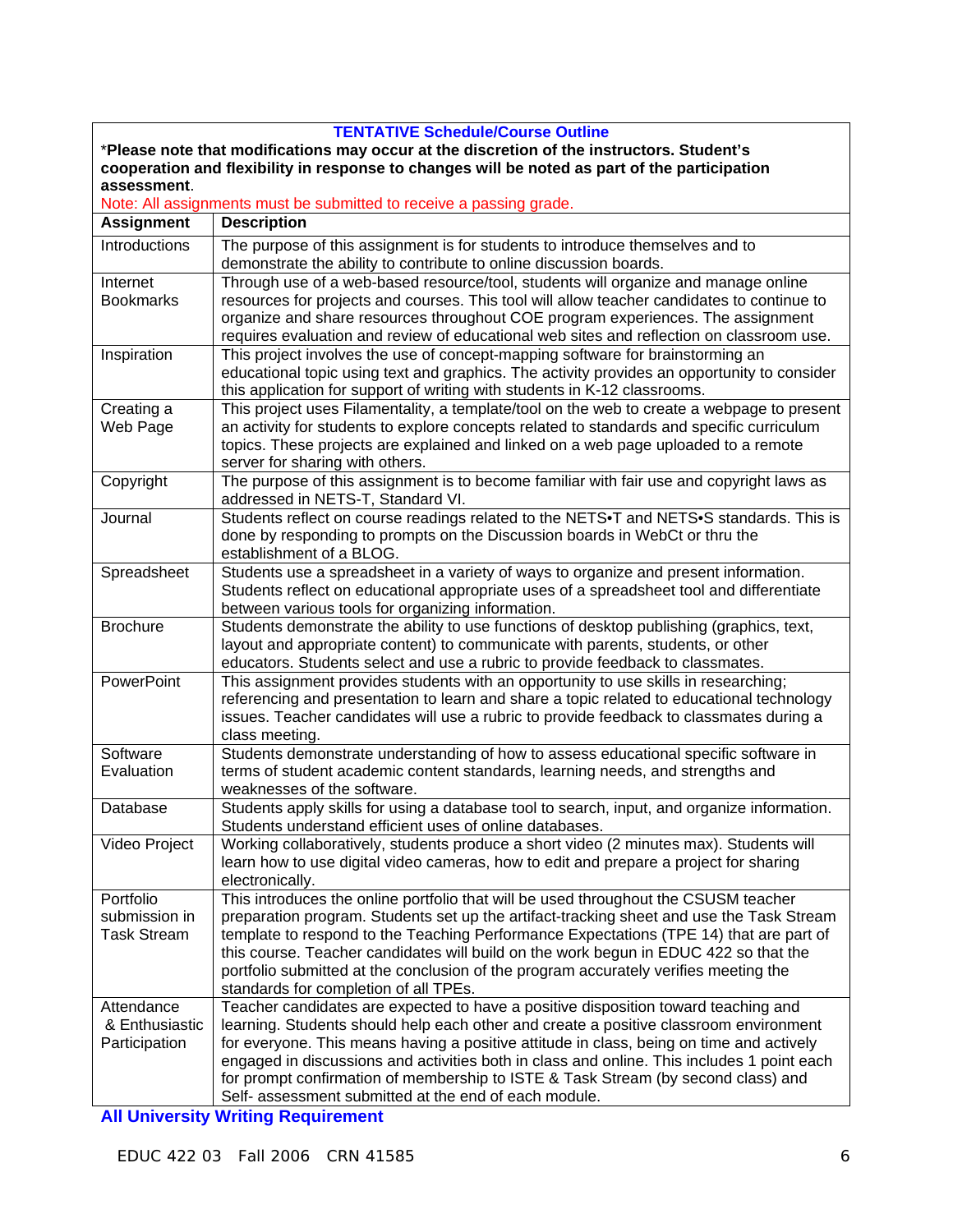In keeping with the All-University Writing Requirement, this course includes a writing component of at least 2,500 words (approximately 10 pages). This is administered in a variety of ways including formal writing requiring use of APA, informal, and electronic online discussions. Therefore, all writing will be looked at for content, grammar, spelling and format.

# **CSUSM Academic Honesty Policy**

"Students will be expected to adhere to standards of academic honesty and integrity, as outlined in the Student Academic Honesty Policy. All written work and oral assignments must be original work. All ideas/materials that are borrowed from other sources must have appropriate references to the original sources. Any quoted material should give credit to the source and be punctuated with quotation marks.

Students are responsible for honest completion of their work including examinations. There will be no tolerance for infractions. If you believe there has been an infraction by someone in the class, please bring it to the instructor's attention. The instructor reserves the right to discipline any student for academic dishonesty in accordance with the general rules and regulations of the university. Disciplinary action may include the lowering of grades and/or the assignment of a failing grade for an exam, assignment, or the class as a whole."

## **Assessment**

In order to successfully complete this course, all assignments must be completed at an acceptable level noted on assignment directions and rubrics. Late assignments will loose credit points for each day late and will not be accepted after seven days tardy. In addition to the assignments described above, performance assessment will be on student's cooperation and flexibility in response to unforeseen challenges and student's ability to perform tasks using a variety of technology tools.

Because the content of this course contributes to passage of multiple TPEs, successful completion is imperative. Failure to successfully complete this course will prohibit a teacher candidate from continuing in the program beyond the first semester. The percentage of weight of each assignment is noted next to the descriptions. Late assignments or assignments missing required elements receive reduced points.

# **Grading Procedures And Assignments**

Grading is calculated on the standard of

| $94 - 100 = A$  | $80 - 83 = B$   | $70 - 73 = C$  |
|-----------------|-----------------|----------------|
| $90 - 93 = A$   | $77 - 79 = C +$ | $60 - 69 = D$  |
| $87 - 89 = B +$ | $74 - 76 = C$   | below $60 = F$ |
| $84 - 86 = B$   |                 |                |

# **Criteria for Grading Assignments**

- A 90-100% Outstanding work on assignment, excellent syntheses of information and experiences, great insight and application, and excellent writing.<br>80-89% Completion of assignment in good form with good svn
- B 80-89% Completion of assignment in good form with good syntheses and application of information and experiences; writing is good.
- C 70-79% Completion of assignment, adequate effort, adequate synthesis of information and application of information and experiences, writing is adequate.
- D 60-69% Incomplete assignment, inadequate effort and synthesis of information, writing is less than adequate.

# **Grading Policy**

An **A** student is one who: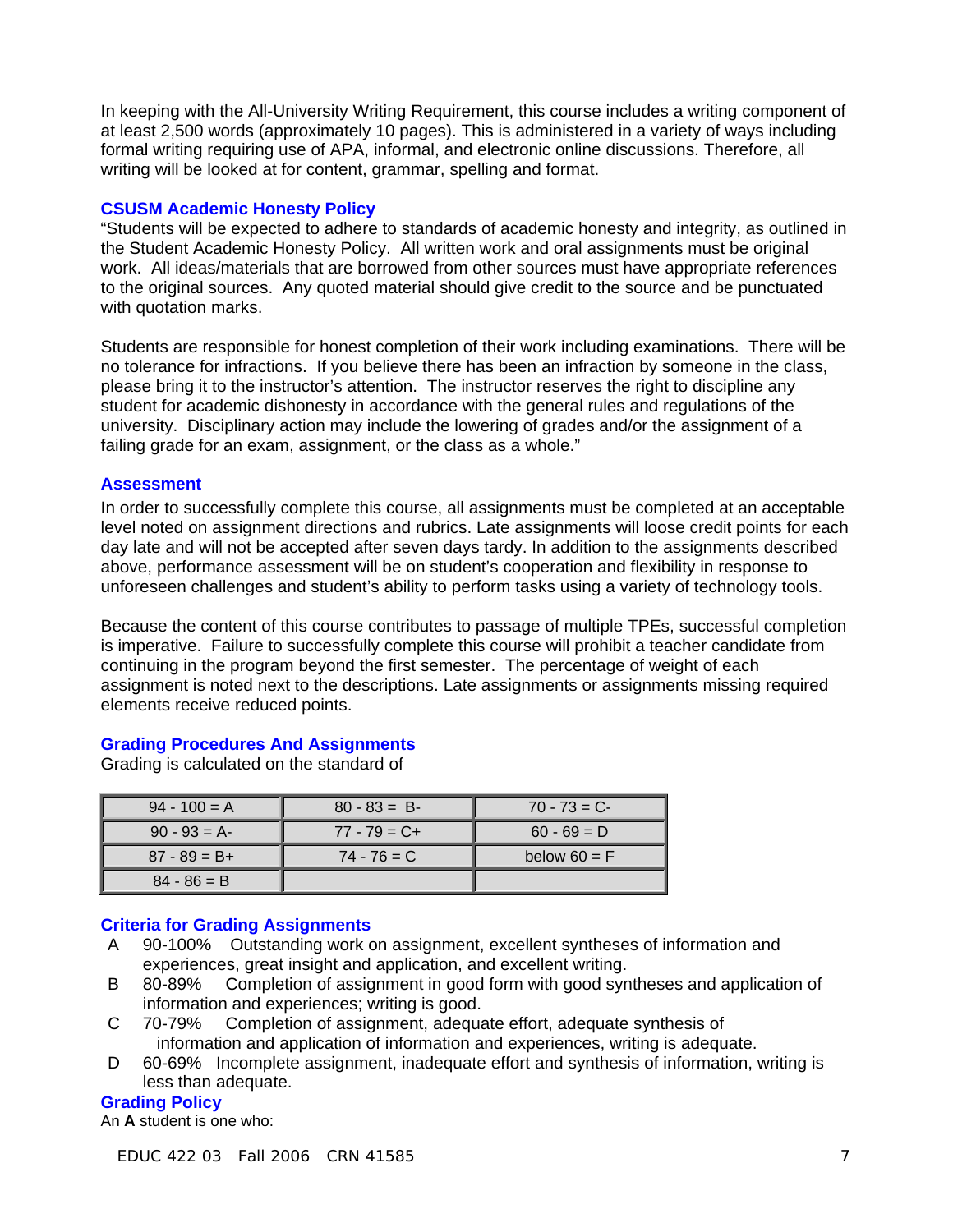- completes all assignments on time and demonstrates the ability to summarize, analyze, and/or reflect at high levels.
- varies sources of information for assignments, demonstrating high degree of effort in pursuing varied perspectives around important educational issues.
- completes all the reading assignments and develops thoughtful and thorough responses.
- produces work that reveals a strong commitment to self-discovery and learning.
- produces work at a high professional level in terms of both writing and content.
- develops a high quality presentation, demonstrating significant learning around a contemporary issue.
- presents confidently and intelligently, demonstrating effective teaching skills.
- completes assignments in/out of class with a focus on learning and exploration, pushing him/herself to better understand the profession through quality work.
- attends almost every class meeting and is fully engaged during class.
- pushes him/herself to new understandings by participating in discussions, sharing his/her opinions, and valuing others' perspectives both in class, online, and in study groups.
- contributes to the positive environment of the class by respecting all members.

## A **B** student is one who:

- completes all or almost all assignments, all or most on time, and demonstrates the ability to summarize, analyze, and/or reflect at fairly high levels, showing consistent improvement over time.
- varies sources of information for assignments, demonstrating high degree of effort in pursuing varied perspectives around important educational issues.
- completes all or most of the reading assignments and develops thoughtful and fairly thorough responses.
- produces work that reveals a commitment to self-discovery and learning.
- produces work that is close to professional level in terms of both content and writing, working to develop a strong command of writing, speaking, planning and presenting.
- develops presentations, demonstrating significant learning
- presents confidently and intelligently, demonstrating effective teaching skills.
- completes assignments in/out of class with a focus on learning and exploration, pushing him/herself to better understand the profession through quality work.
- attends almost every class meeting and is regularly engaged during class.
- pushes him/herself to new understandings by participating in discussions, sharing his/her opinions, and valuing others' perspectives.
- contributes to the positive environment of the class by respecting all members.

## A **C** student is one who:

- completes or attempts most of the assignments, mostly on time, and demonstrates the ability to do some quality summarizing, analysis, and reflection, showing improvement over time.
- varies sources of information for assignments, demonstrating effort in pursuing varied perspectives around important educational issues.
- completes most of the reading assignments and develops thoughtful and sometimes thorough responses.
- produces work that reveals a commitment to some self-discovery and learning.
- produces work that is not yet at a professional level in terms of both writing and content.
- develops a quality presentation, demonstrating learning around a contemporary issue.
- presents confidently and intelligently, demonstrating some effective teaching skills.
- completes assignments in/out of class with a focus on learning and exploration, pushing him/herself a little to better understand the profession.
- attends most class meetings and is often engaged during class.
- pushes him/herself to some new understandings by participating to a moderate degree in discussions, sharing his/her opinions, and valuing others' perspectives.
- contributes to the positive environment of the class by respecting all members.

A **D** student is one who doesn't meet all of the minimal standards of a "C" student; "F" is earned by someone who hasn't completed significant portions of the required work and fails to meet the "C" student standards.